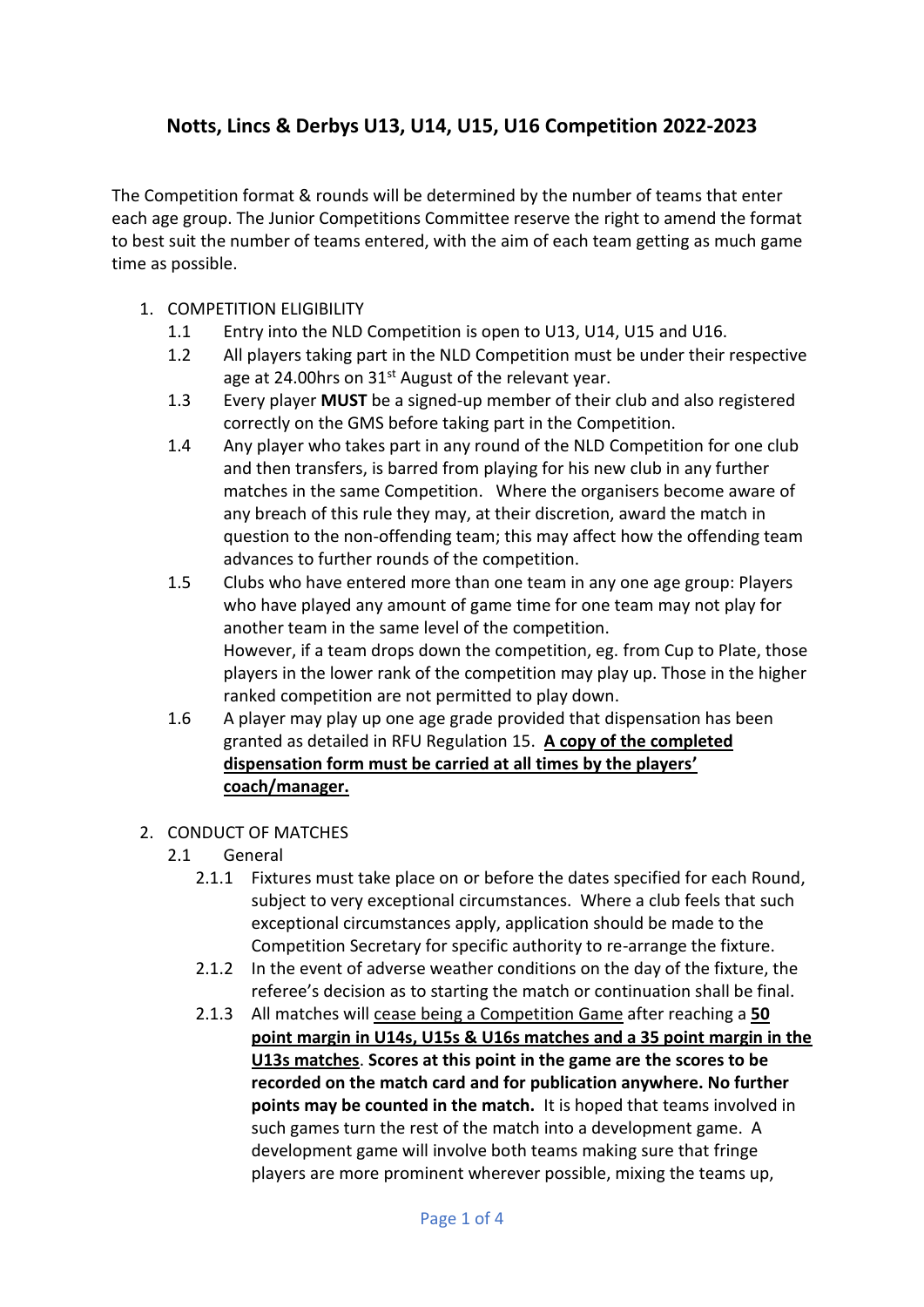players playing out of position etc. recognising that front row rules must still be observed.

2.2 PLAYER IDENTIFICATION

2.2.1 All managers/coaches must be in possession of a valid RFU registration sheet containing multiple cards issued by the GMS incorporating date of birth and RFU number.

- 2.2.2 Team managers or coaches, as part of the pre-match routine, carefully inspect the registration cards of their opponents. A challenge on a player must be made at the time of the match and not afterwards.
- 2.2.3 Notwithstanding the provisions in 2.2.2 above, during or immediately after the match all registration cards should be made available if required by tournament organisers or other NLD officials.

## 2.3 MATCH REPORTING

- 2.3.1 Match reporting is compulsory for all age groups. However the outcome of games are recorded to enable teams to advance to later rounds.
- 2.3.2 For the first time this season we will be trialling electronic match cards which are available from GMS. Yellow and red cards will still need to be reported manually, with the name and number of the player receiving the card to be emailed to *office@nldrfu.co.uk* by 6pm on the day of the match.
- 2.3.3 The following details should be completed before the start of the match: (i) Home team, age group, round number and breakdown of the full match result.
	- (ii) Full squad, both starting and replacements

## 2.4 PLAYING STRIP-COLOURS

2.4.1 In the event of a clash of colours the Home team will change their playing strip. All shirts will be numbered.

## 2.5 REFEREES AND DISCIPLINE

- 2.5.1 The tournament secretary will request NLDRFURS to appoint a referee for each match. In the event that a referee cannot be appointed it is up to the home club to appoint a club referee.
- 2.5.2 Any player receiving either a red or yellow card during a competition match must be reported to the tournament secretary. Red cards must also be reported to the player's Club Disciplinary Secretary and NLD Age Grade Disciplinary Secretary. The disciplinary process must be carried out in accordance with Regulation 19 Appendix 6. A player receiving a red card must not play any matches from receipt of the red card until the disciplinary process has been completed, and not before the return-to-play date set as a result of any sanctions.
- 2.5.3 Clubs are expected to provide a responsible person to act as a touch judge (TJ) in all matches to assist the referee in matters affecting the touchline and for penalty and conversion kicks at goal only.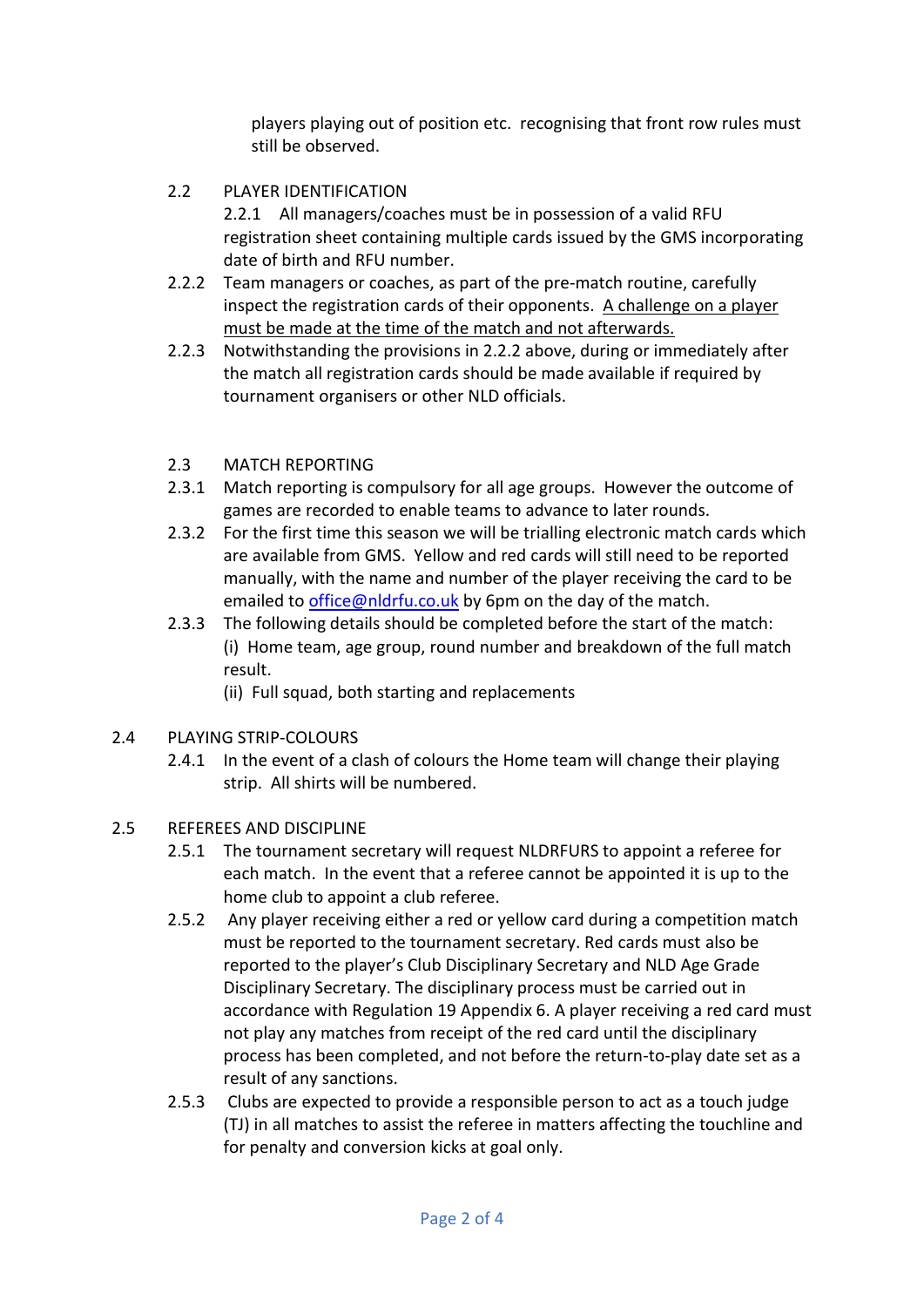#### 2.6 PLAYING REGULATIONS

- 2.6.1 Matches will be played in accordance with the laws of the game as published by the World Rugby and RFU Regulation 15. All players named in the squad on the match card MUST PLAY AT LEAST HALF A GAME (HALF-GAME RULE) IN ACCORDANCE WITH REGULATIONS OF THE GAME.
- 2.6.2 Match times
	- U13 and U14 teams play 25 minutes each way.
	- U15 teams play 30 minutes each way.
	- U16 teams play 35 minutes each
- 2.6.3 Maximum squad size is 22 and minimum squad size is 10. Both teams will start with the same number of players on the pitch.
- 2.6.4 All matches will allow rolling substitutes providing permission has been sought from the referee and replacement takes place during a stoppage of play.
- 2.6.5 In accordance with Regulation 15.11.3 the maximum points difference in a game is 50 (35 for U13s). **If this threshold is reached the final score is recorded**. We encourage teams to then play on a developmental game and to ensure the Half Game rule is complied with.
- 2.6.6 No extra time will be played. In the event of a draw, the winner will be decided by the number of tries, conversions, penalties and discipline.
- 3 GENERAL CONDUCT
	- 3.1 The NLD and Organisers take the gravest view of inappropriate conduct from players, coaches and spectators. It is the responsibility of each club to control the behaviour of its players, coaches, managers, administrators and spectators and all clubs must be aware of, and uphold, the RFU's 'Fair Play' Code of Contact.
	- 3.2 In the event of a report being received of a failure to observe acceptable conduct the Organisers shall take, on behalf of the NLD, any such action against the offending team as it considers appropriate, including, but not limited to, ordering the re-playing of the match, awarding the match to the other side, or excluding the team from the remainder of the competition.

#### 4. INTERPRETATION OF THE RULES

- 4.1 Any appeal or dispute must be notified in writing to [office@nldrfu.co.uk](mailto:office@nldrfu.co.uk) within 48 hours of the conclusion of the match.
- 4.2 The decision of the organiser shall be final and binding on all participants. All competition entrants accept this provision and accept that there shall be no further appeal other than stated in paragraph 4.3 below.
- 4.3 In the event that the matter cannot be resolved to a club's satisfaction, the Tournament Secretary may require both clubs to state their respective positions in writing within such period as he deems reasonable, and consultation with organisers will determine the outcome of the dispute.

Competition Dates